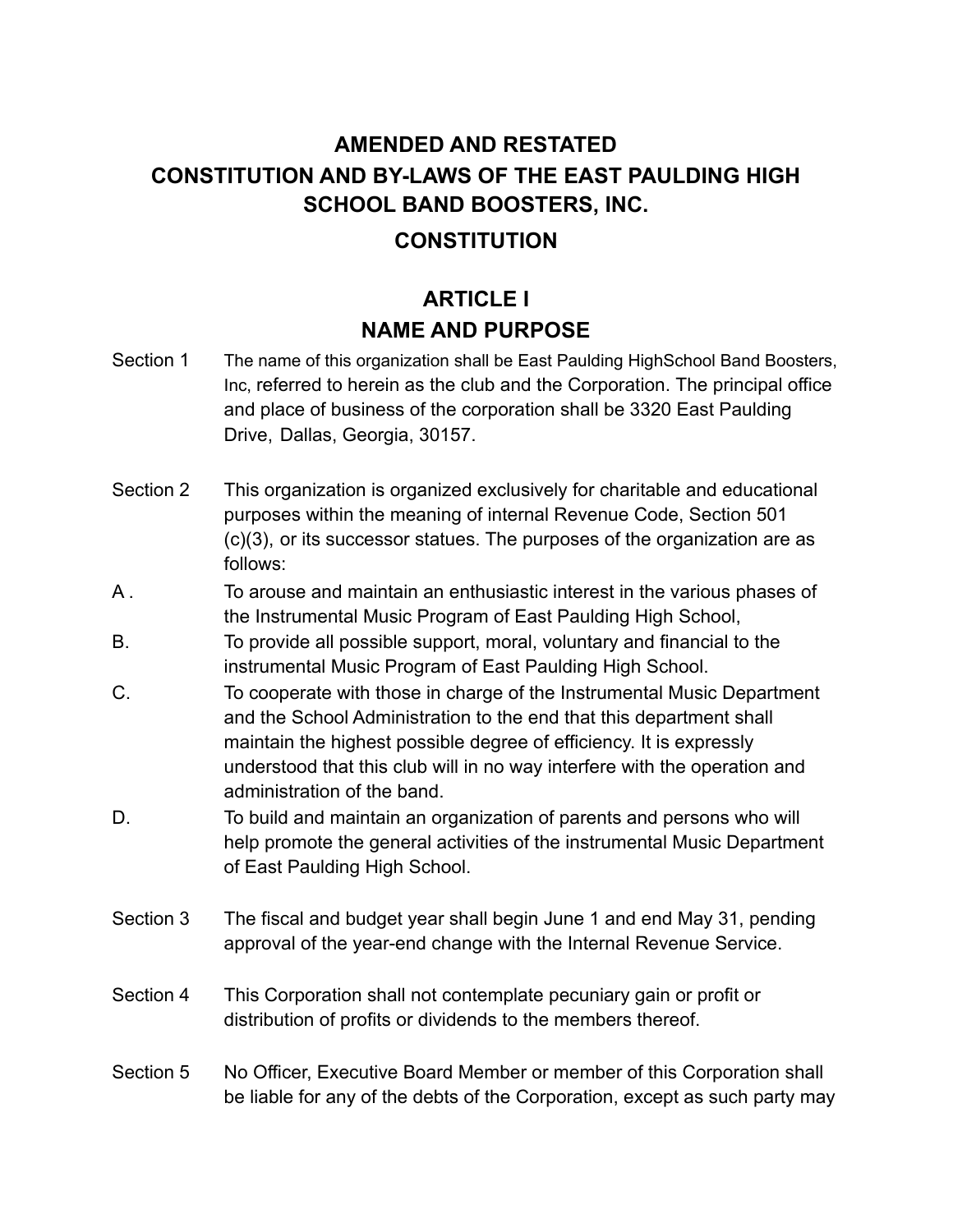personally endorse or guarantee such debt of the Corporation.

# **ARTICLE II MEMBERSHIP**

- Section 1 The membership of this club shall include any parent or quardian of a band or color guard member interested in the progress and development of the Instrumental Music Department of East Paulding High School.
- Section 2 The Executive Board may from time to time admit to membership, interested persons who are not parents or guardians of band or color guard members.

# **ARTICLE III OFFICERS**

Section 1 The Officers of this club shall be: President, Financial Vice-President, Operations Vice President, Secretary and Treasurer.

# **BY-LAWS**

# **ARTICLE I DUTIES OF OFFICERS**

- Section1 The President shall:
- A. Preside at all meetings of the club,
- B. Approve all committee chairpersons with concurrence of the Band Director(s*)*, and accurately report to the Band Director and Band Booster Members the status of all committees,
- C. Be an ex-officio member of all committees, and oversee activities of all committees,
- D. Shall be present, or be represented, at all band activities.
- Section 2 The Financial Vice-President shall:
- A. Assume all duties of the President in his/her absence,
- B. Act as chairperson of the Ways and Means Committee, and oversee the activities of all fund raising committees,
- C. Ensure all committee expenditures are in accordance with the decisions of the club.
- Section 3 The Operations Vice-President shall: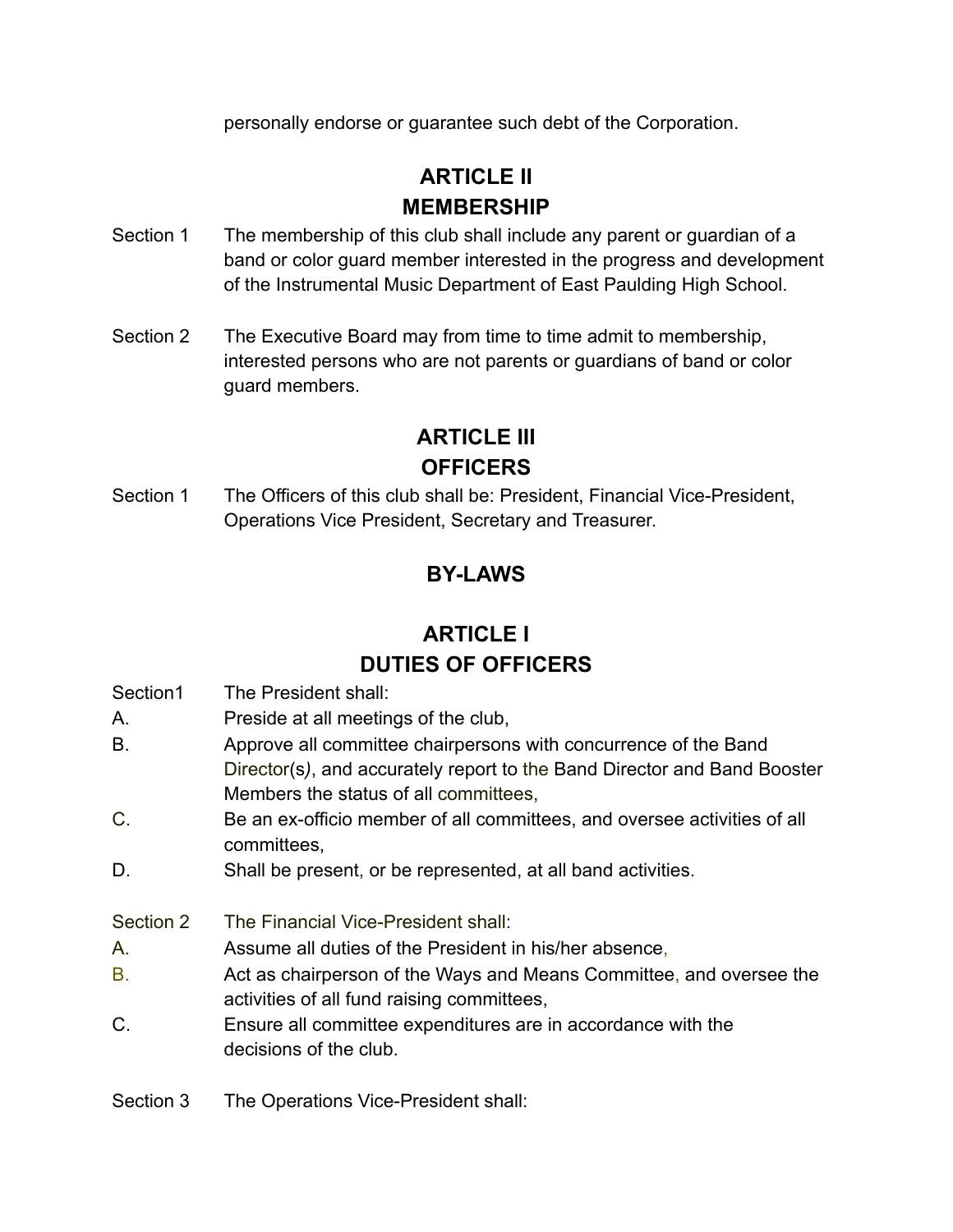- A. Assist the President in all his/her duties, and
- B. Oversee the activities of all non-fund raising committees.
- C. Ensure the renewals of all outside club memberships, vehicle tags, insurances, registrations, web domain name corporate registration with the Secretary of State and other annual fees*/*registrations as the Executive Board directs.
- Section 4 The Secretary shall:
- A. Keep the records and minutes of all Executive Board and general meetings,
- B. Report minutes from previous meeting,
- C. Attend to the correspondence,
- D. Record attendance at all meetings, and
- E. Maintain the permanent records of the club.
- Section 5 The Treasurer shall:
- A. Keep an accurate record of all receipts and disbursements, showing each activity separately, as well as a complete record of all funds,
- B. Give a verbal and written report at each meeting,
- C. Prepare a permanent record copy of each monthly Treasurer's report for delivery to the Secretary, and
- D. Prepare a financial report at the close of his/her term and to file copies of this with the Executive Board and with such other internal or external groups or individuals as the Executive Board shall direct. The annual financial report shall become a part of the permanent club records.
- E. Meet with outside financial analyst on a bi-annual basis to review books and bank statements and*/*or in preparation of tax return.
- Section 2 Each officer of this club shall have one vote as a member of the Executive **Board**

## **ARTICLE II THE EXECUTIVE BOARD**

- Section 1 The Executive Board shall be composed of the Officers of the club, the Directors of the Instrumental Music Department of East Paulding High School, the immediate past President of the club and the heads of all standing committees.
- Section 2 The Executive Board shall have general supervision of the affairs of the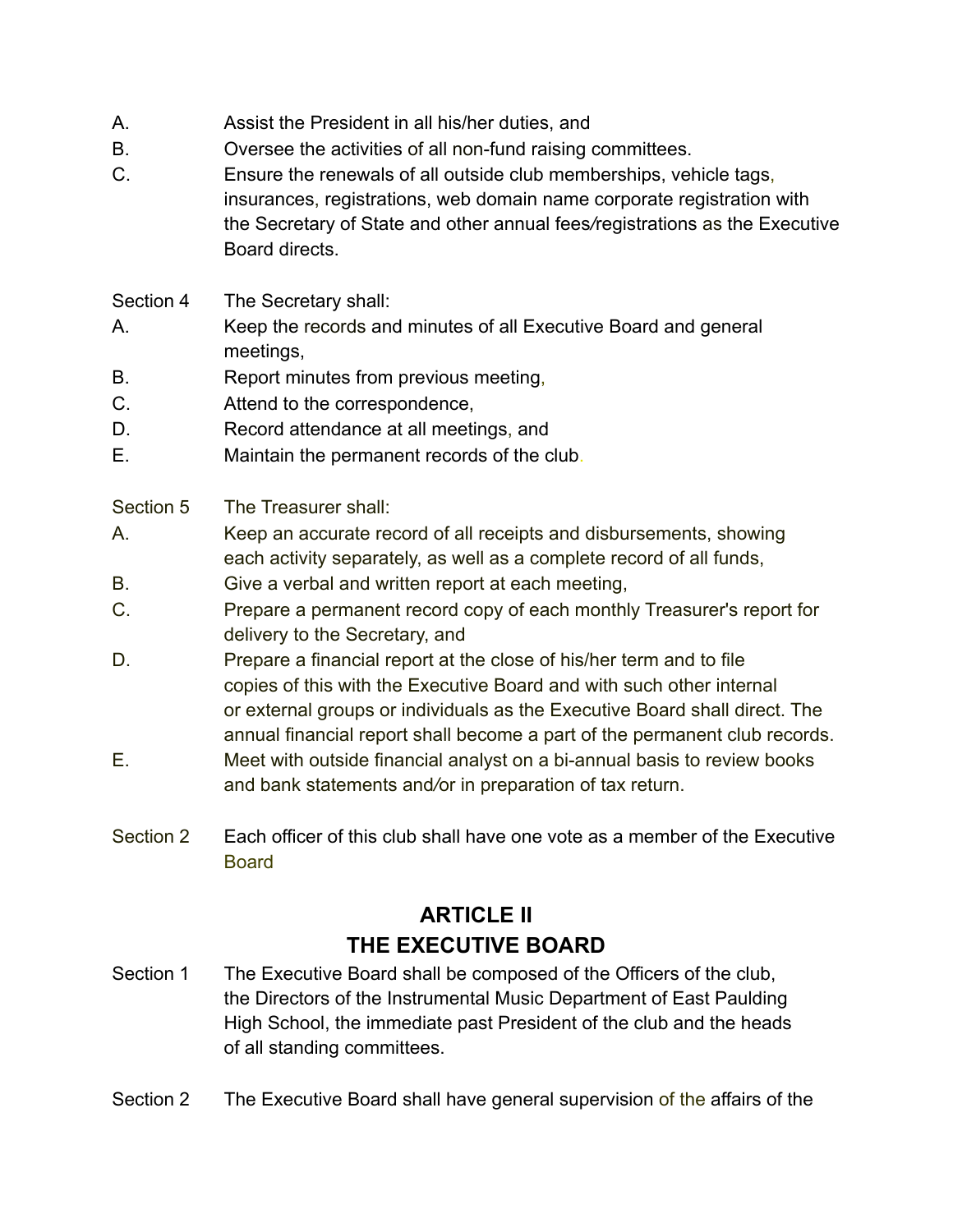club.

- Section 3 The Executive Board shall meet prior to the regular meeting each month to determine the business to be transacted at the regular meeting.
- Section 4 At least one Band Director or representative of the Instrumental Music Department of East Paulding High School shall be present at Executive Board and Regular meetings.
- Section 5 The Executive Board, with the Band Director's guidance, shall have responsibility for setting long-range goals, such as acquiring major equipment, replacing uniforms, planning major trips and generating community sponsorship for the East Paulding High School Band.
- Section 6 The Executive Board shall meet with the Treasurer on a bl-annual basis to review the books, bank statements and outside financial analyst report.
- Section 7 The funds of the club shall be deposited in a bank approved by the Executive Board and shall be subject to disbursement by checks signed by any two of the following:
- A. President
- B. Treasurer
- C. Financial Vice President
- D. Operations Vice-President
- Section 8 All project expenditures shall be made only upon authority of the Executive Board and the Band Directors. Any fundraising contracts must be signed by the President and/or the Band Director.
- Section 9 The Executive Board shall be responsible for submitting a proposed budget, in expenditure priority order, for approval at the regular meeting in April.

## **ARTICLE III STANDING COMMITTEES AND SPECIAL COMMITTEES**

- Section 1 All standing committee chairpersons are responsible for attending Executive Board Meetings and General Meetings.
- Section 2 Each Standing Committee Chairperson shall have one (1) vote in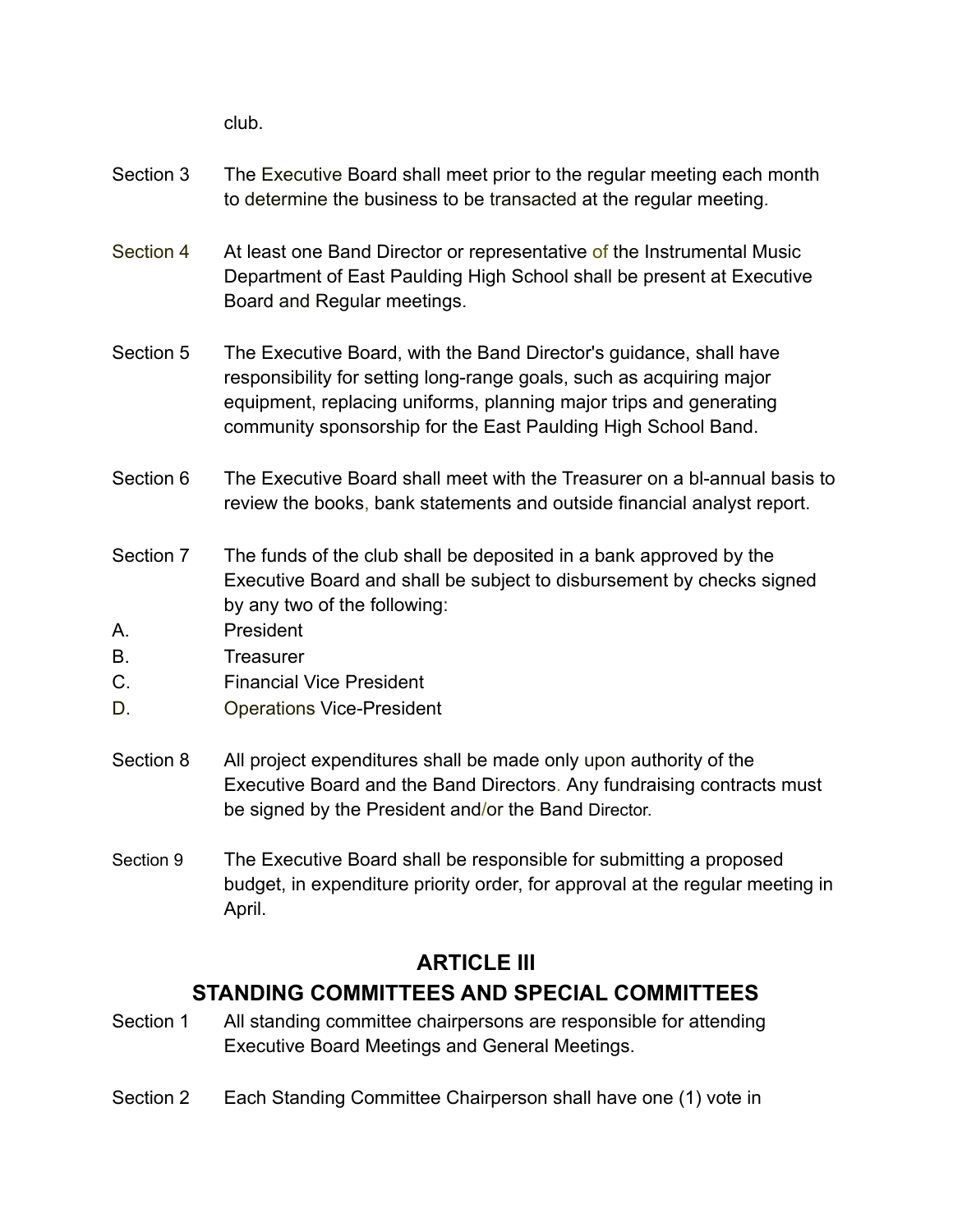Executive Board Meetings regardless of the number of Committee members attending and regardless of the number of standing committee chair positions and/or executive positions held.

- Section 3 There shall be the following standing Committees:
- A. Ways and Means
- B. Individual fundraisers
- C. Major fundraisers
- D. Community Sponsorship
- E. Concessions
- F. Uniform
- G. Communication
- H. Chaperone
- I. Hospitality
- J. Equipment
- K. Color Guard
- L. Other committees as the Executive Board shall determine and designate standing committees
- Section 4 Definitions of standing committees:
- A. Ways and Means Committee shall consist of the Financial VP as chairperson and all fundraising chairpersons in conjunction with the Band Director and submit plans for fundraising to the club. (governed by the Financial Vice-President)
- B. Individual fundraising committee shall consist of a chairperson and any person heading up an individual fundraiser. (governed by the Financial Vice-President)
- C. Major fundraiser committee shall consist of a chairperson and all major fundraising coordinators. (governed by the Financial Vice-President)
- D. Community Sponsorship shall consist of a chairperson and at least two other persons to contact local businesses to solicit money and donations for the booster club's Partners in Marching Success. (governed by the Financial Vice-President)
- E. Concessions committee shall consist of a chairperson and at least four members. This committee is responsible for inventorying, ordering, and selling food and beverages from the concession stand and satellite locations. The committee shall also be responsible for the cleaning and maintenance of the food service equipment and the interior of the concession stand. (governed by the Financial Vice-President)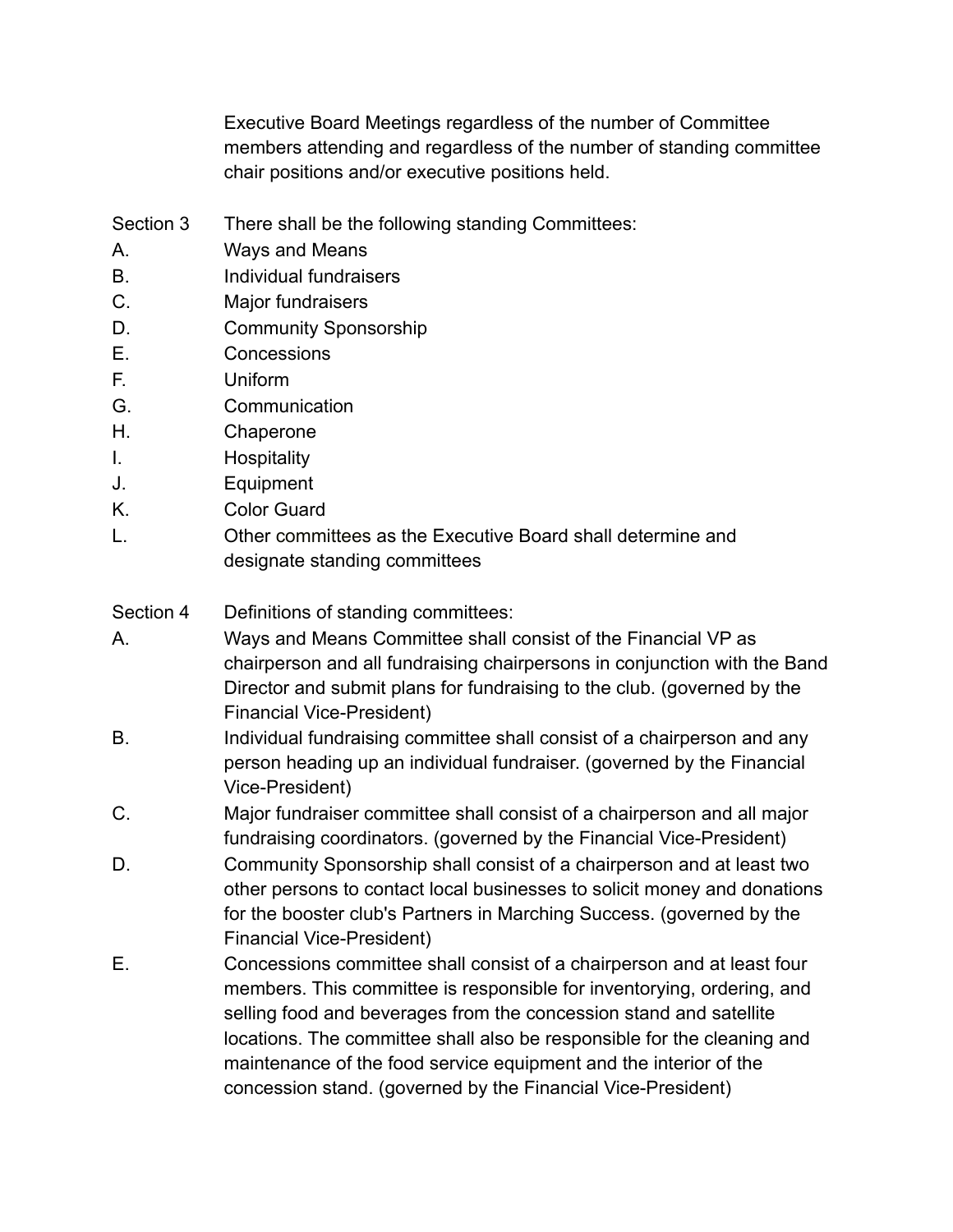- F. The Uniform Committee shall consist of a chairperson and at least two members who shall be responsible for an annual inventory and upkeep of the uniforms, arrange for fitting, distribution & collection of uniforms, and insure that uniform needs are brought to the attention of the Executive Board. (governed by the Operations Vice-President)
- G. Communications committee shall consist of a chairperson and at least four members who shall be responsible for a timely production of a newsletter, EPHS Band Handbook, updating the web page, and telephone messages, advertising, photography, and community and school publicity. (govered by the Operations Vice-President)
- H. The Chaperone Committee shall consist of a chairperson and three members who shall arrange for and train chaperones for all functions, maintain a current first aid kit to be carried to all activities and provide a bus list for all away functions. *(*governed by the Operations Vice-President)
- I. Hospitality committee shall consist of a chairperson and at least four members who shall coordinate with all events for hospitality needs. They coordinate activities such as band camp lunches, fun night at the end of band camp, meet the parent night for freshman parents, senior night, provide refreshments for general booster meetings, distribute water at home games for band members and opposing band, and organize band*/*awards banquet at end of year. (governed by the Operations Vice-President)
- J. Equipment committee shall consist of a chairperson and at least tw*o* other members to transport and set-up for all band functions. They are responsible for recruiting parents for the "pil-crew" and pulling the trailers. This committee also maintains equipment as needed.
- K. Color Guard shall consist of a chairperson who shall communicate guard concerns through the executive board. (governed by the Operations Vice-President)
- Section 5 Special committees are set by the executive board. These committees are not part of the Executive Board and have no vote as such. Examples of special committees; specific fundraisers, audit, nominating, trip, and budget committees.

Section 6 Definitions of special committees:

- A. Nominating committee shall take nominations and make recommendations to the Executive Board for the election of officers
- B. Budget Committee shall consist of no less than five persons along with the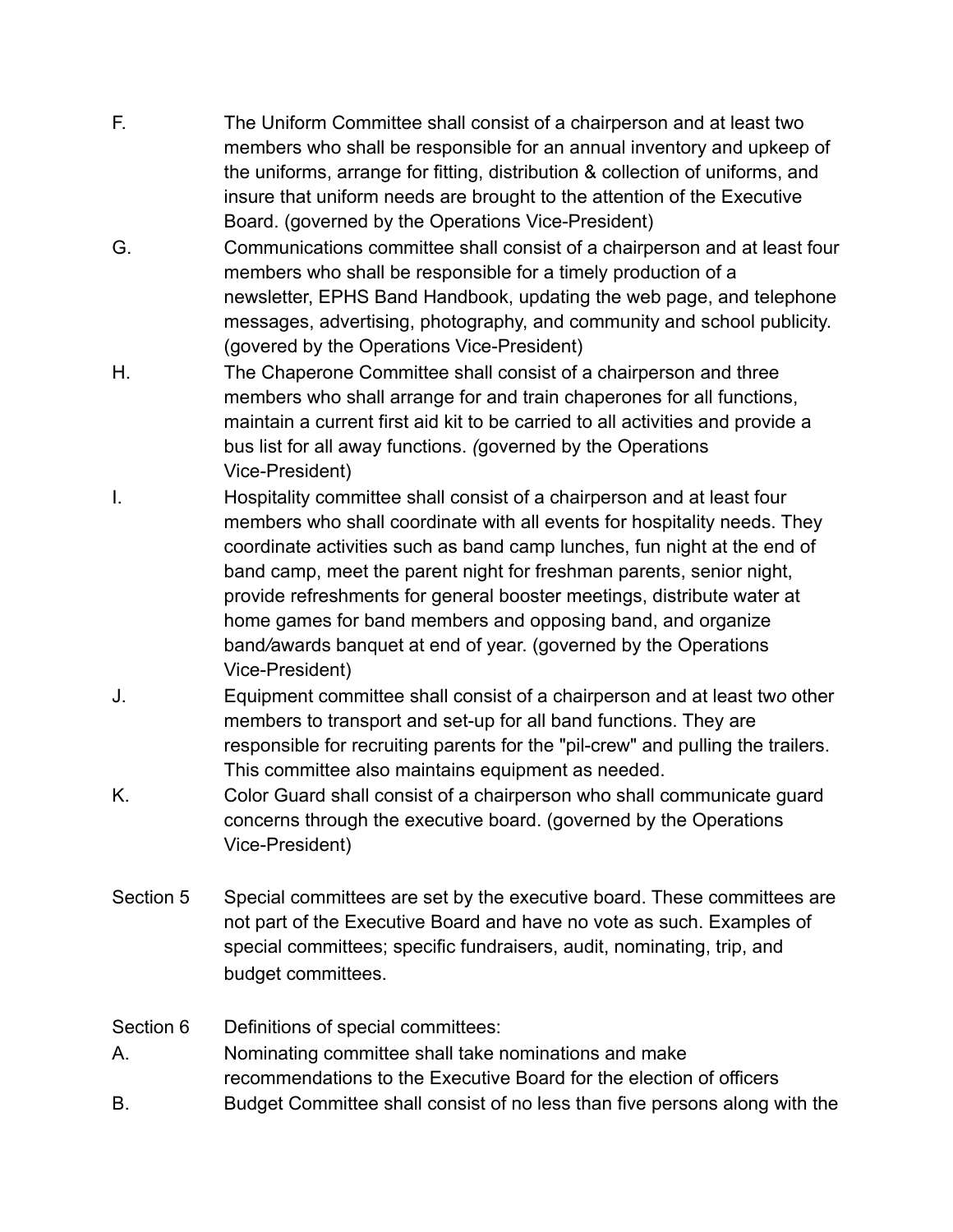Band Director. The Financial VP and Treasurer will be part of the committee. This committee shall submit a finalized budget to the Executive Board at the March meeting of the Executive Board for approval at the April general membership meeting.

- C. Audit Committee shall consist of at least three members to revie*w* any aspect of the club's finances. This can involve an individual fundraiser or a full audit of the booster club's finances, and shall report their findings and recommendations to the Executive Board.
- D. Other special committees as the Executive Board shall determine.
- Section 7 Committee chairpersons shall serve for one year, but may be reappointed each year.
- Section 8 The Directors of Instrumental Music of East Paulding High School shall be ex-officio members of all committees.

# **ARTICLE IV MEETINGS**

- Section 1 The regular meetings of the executive board club shall be held at 6:00 pm on the second Monday of each calendar month followed by the general membership meeting held at 7:00 pm in the East Paulding High School Band Room.
- Section 2 A special meeting of the club may be called by the President, by a majority vote of the Executive Board, or at the written request of ten (10) members submitted to the Band Director. A good faith effort must be made to provide sufficient notice of such meeting to each member and the reason for the meeting must be given. Only the particular business for which such meeting is called may be transacted.
- Section 3 The members present at any regular or special meeting shall constitute a quorum for the transaction of business
- Section 4 The Executive Board shall meet prior to the regular monthly *m*embership meeting to determine the business of the regular membership meeting.
- Section 5 Robert's Rules of Order, Revised, shall govern all meetings when not in conflict with these bylaws.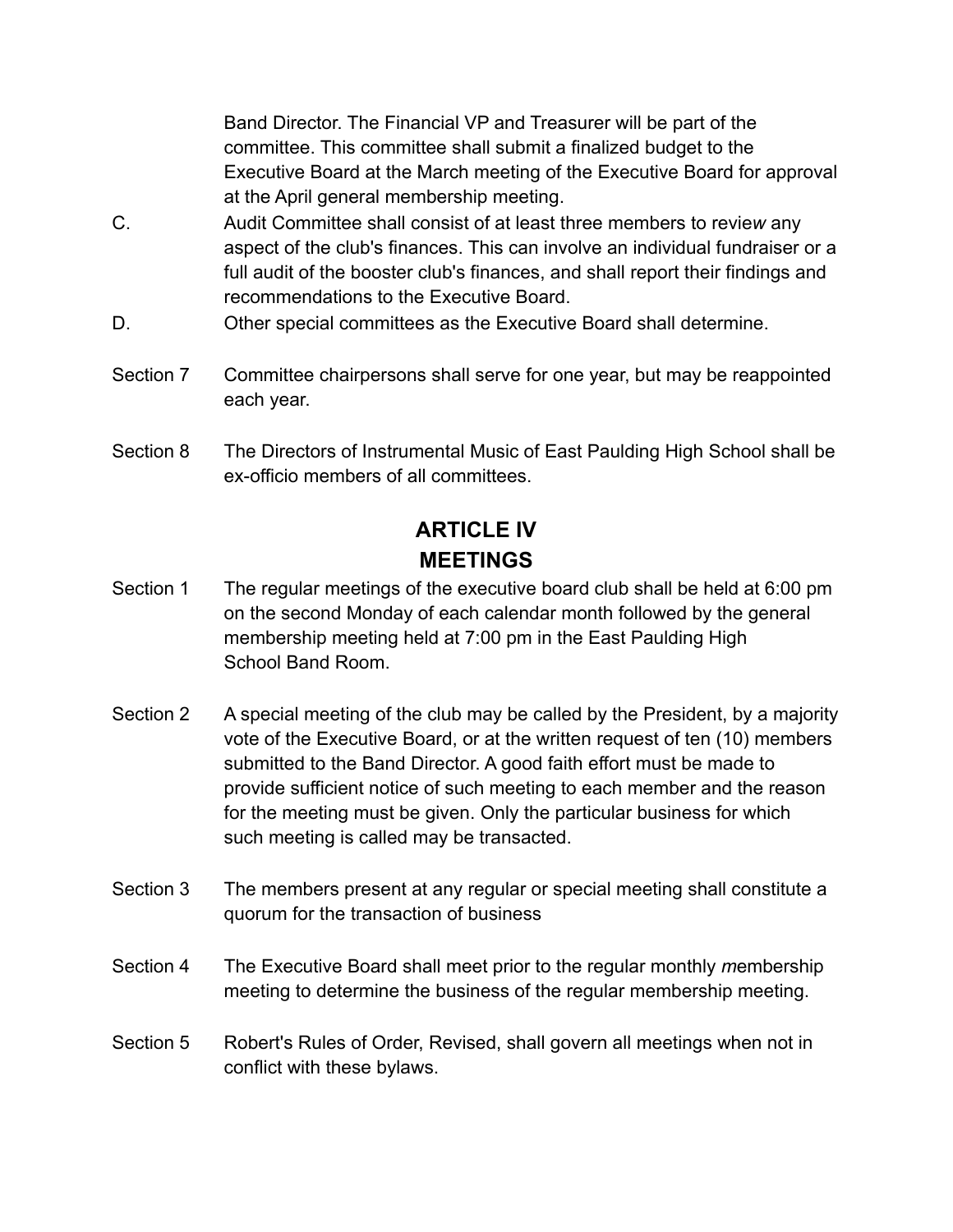# **ARTICLE V ELECTIONS and RECALL**

- Section 1 Any elected officer may be recalled with "cause" at a regular membership meeting by two thirds majority vote of the quorum as described in Article IV, Section 3, Any committee chairperson or committee member may be removed by a majority vote of the Executive Board.
- Section 2 'Cause" shall mean:
- A. Conviction of a felony,
- B. Knowing participation in transactions or activities, which could jeopardize a band member or booster,
- C. Theft, embezzlement or commingling of the band booster's funds with the funds of any such person, or
- D. Failure to fulfill the responsibilities of the job.
- Section 3 The President shall appoint a Nominating Committee by the regular February meeting each year. Nominations may be made from the floor after the report of the Nominating Committee at the March meeting.
- Section 4 Officers for the upcoming term are elected at the regular March Meeting and shall attend the April and May meetings for transition. Inductions into office will take place at the May meeting/banquet and enter into their duties.
- Section 5 Elected officers may hold the same office for no more than two consecutive terms.
- Section 6 No more than one adult member of a household may hold elected office during the same term.
- Section 7 Should a vacancy in an office occur during a term, the vacancy will be filled by appointment of the Executive Board.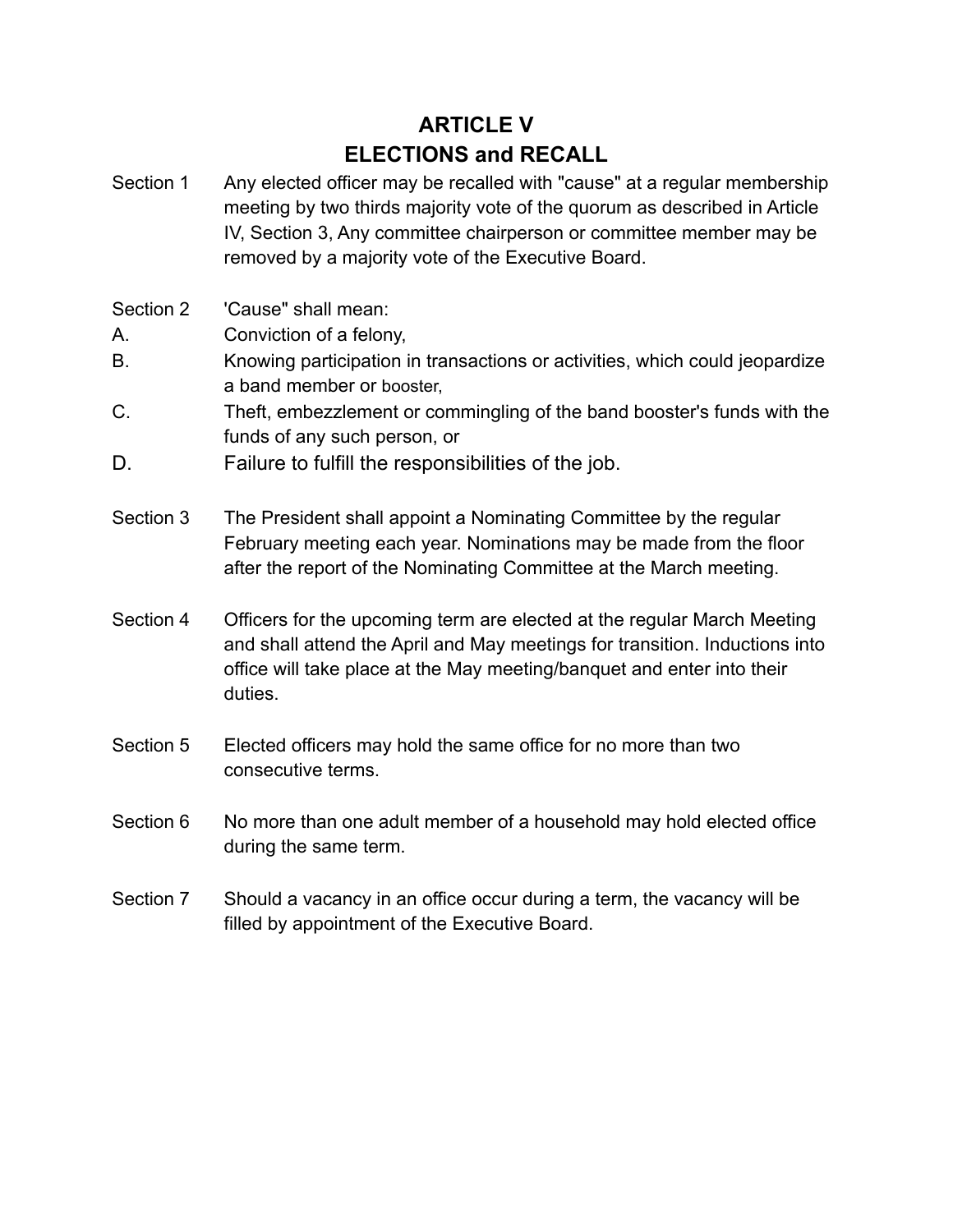## **ARTICLE VI EARNINGS AND DISSOLUTION**

- Section 1 No part of the net earnings of the Corporation shall inure to the benefit of, or be distributed to its members, trustees, officers, or other private persons, except that the Corporation shall be authorized and emp*o*wered to pay reasonable compensation for services rendered and to make payments and distributions in furtherance of the purposes set forth in Article 1, Section 2. No substantial part of the activities of the Corporation shall be the carrying on of propaganda, or otherwise attempting to influence legislation, and the Corporation shall not participate in, or intervene in (including the publishing or distribution of statements) any political campaign on behalf of any candidate for public office. Notwithstanding any other provision of these by-laws, the Corporation shall not carry on any other activities not permitted to be carried on by (a) an organization exempt from Federal income tax under Section 501 (c)(3) of the Internal Revenue Code, or the corresponding provision of any future federal tax code, or (b) by an association, contributions to which are deductible under Section 170 (c) (2) of the Internal Revenue Code, or its corresponding provision of any future federal tax code.
- Section 2 In the event that East Paulding High School should be closed, and the East Paulding High School Band Boosters thereby dissolved, all assets of the corporation would be distributed to the Paulding County Board of Education for one or more exempt purposes within the meaning of Section 501 (c)(3) of the Internal Revenue Code, or corresponding Section of any future federal tax code.
- Section 3 Outstanding Trip Fund (account) balances, after a reasonable time period has elapsed, shall revert to the General Fund. The time period shall be determined by the Executive Committee. Any delayed expenses from said trip shall be expensed to the General Fund should they be presented after the Trip Fund has been reverted to the General Fund.

## **ARTICLE VII DUES AND FEES**

Section1 All outstanding student band debts must be resolved prior to issuing any refund or reimbursement.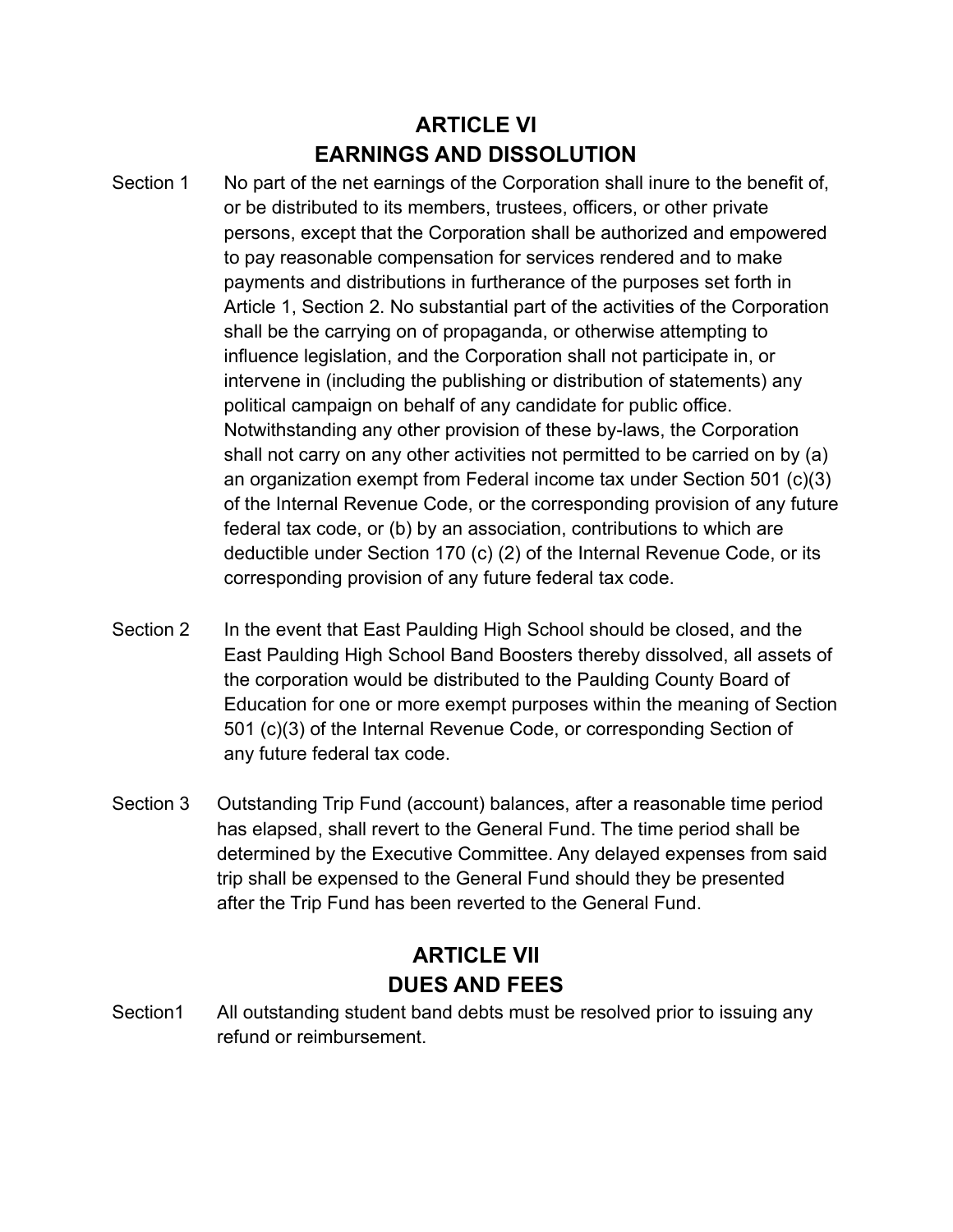- Section 2 All outstanding student credits*/*rebates held in account shall be considered a donation, and are non-refundable. Said credits*/r*ebates shall revert to the General Fund when that student graduates or leaves the EPHS Band Program.
- Section 3 Outstanding credits*/r*ebates may not be transferred, except to a sibling.
- Section 4 A standard fee will be assessed on all NSF checks. After two NSF checks during a school year, all future payments shall be made by money order or cash.

## **ARTICLE VIII MISCELLANEOUS**

- Section 1 Violation of any portion of these By-laws will result in arbitration hearings involving School Administration, Band Directors, involved club member and a member of the Executive Board as Specified by arbitrator (School Administration),
- Section 2 Major changes in uniform design shall be considered not less than every five years and not more than every seven yea*r*s, subject to joint approval of the Band Director and Booster Club.

## **ARTICLE IX AMENDMENTS**

- Section 1 The Constitution and byl*aw*s may be amended by two-third majority vote of the members present at any regular meeting, providing the amendment is not in violation of IRS Code Section 501(c)(3).
- Section 2 The amendments must have been presented in writing at the preceding regular or called meeting of the club.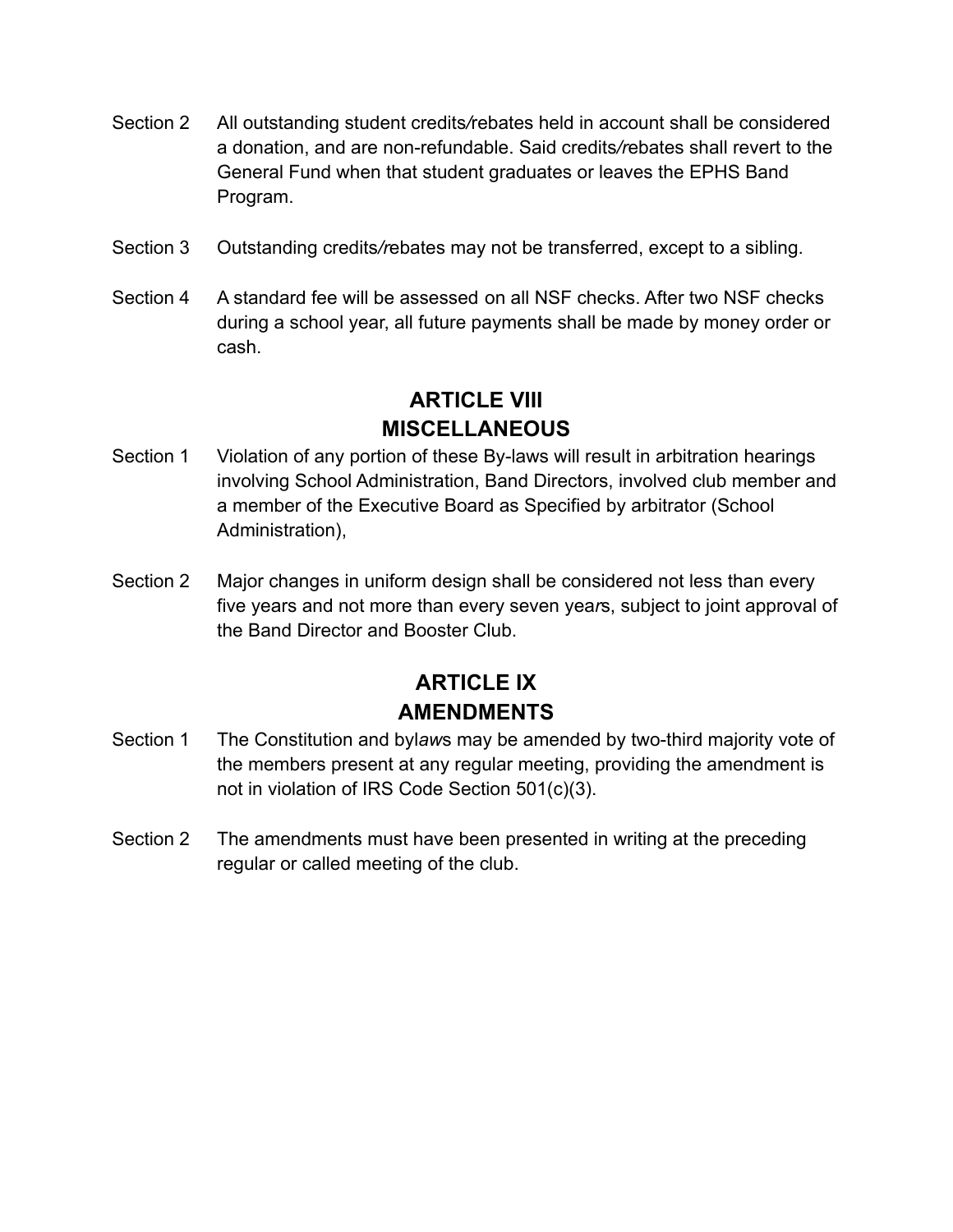## **AMENDMENTS TO THE BY-LAWS OF THE EAST PAULDING HIGH SCHOOL BAND BOOSTERS, INC.**

### **AMENDMENT I**

All outstanding student band debts are resolved prior to refund issuances or reimbursements. *Approved and Adopted May 16, 2005*

#### **AMENDMENT II**

All outstanding student credits/rebates held in account, are considered a donation, and revert to the General Fund account when a student graduates or leaves the EPHS Band program, and is non-refundable, *Approved and Adopted May 16, 2005*

#### **AMENDMENT III**

Outstanding credits/rebates may not be transferred to another student except in the event of a sibling. *Approved and Adopted May 16, 2005*

#### **AMENDMENT IV**

Outstanding Trip Fund (account) balances, after a reasonable time period has elapsed, reverts to the General Fund account. With the understanding that any outstanding expenses that arise from said Trip Fund (account) should be expensed to the General Fund account for resolution. *Approved and Adopted May 16, 2005*

#### **AMENDMENT V**

A standard fee will be assessed on all NSF checks. After two NSF check occurrences, during a school year, future payments must be presented by money order or cash. *Approved and Adopted May 16, 2005*